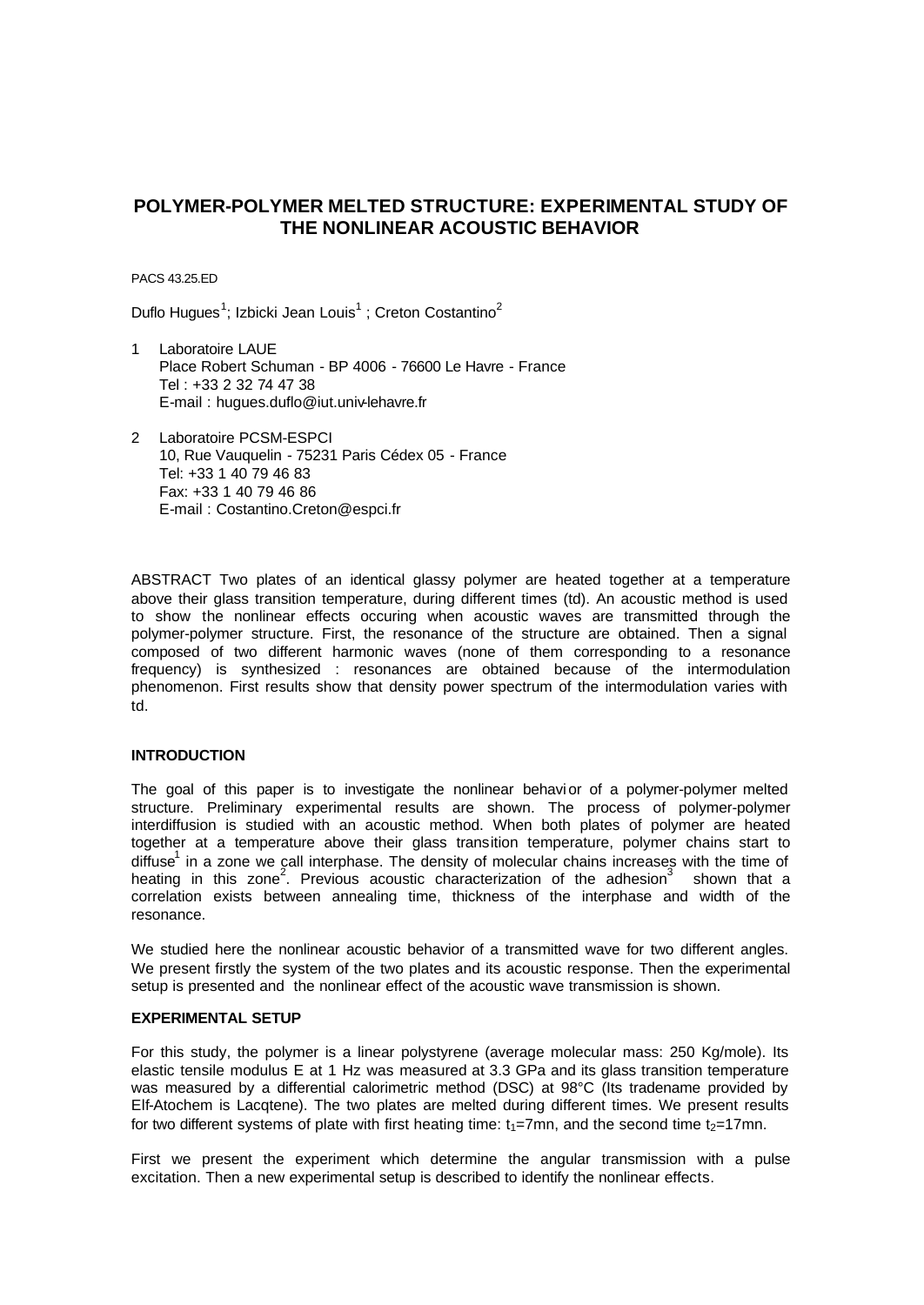Angular transmission with pulse excitation

The bistatic method used two broadband transducers. One acts as transmitter and the other as a receiver (Fig. 1)



*Figure 1: Experimental setup: bistatic method.*

An angular response is obtained for the system 1  $(t<sub>1</sub>=7mn)$ . The angle varies from 0 to 40 degrees (by 0.1 degree step) and the electric signal sent to the emitter is a pulse with 300V amplitude. A FFT is applied on each signal (for the different angular position). On the figure 2, we see that a critical angle exists (near 39 degrees). For our following experiments, we choose two angles, one near 39 degrees and one inferior: 35 and 20 Degrees.



*Figure 2: Signal acquisition and spectral analysis for different angles.*

## Nonlinear effects

To detect the nonlinear behavior of the transmission wave, a signal is built with an arbitrary wave generator which contains two frequencies. This burst signal (Fig. 3) is sent to the emitting transducer. The duration time is 100µs. To have a complete description, we have automated the experiment to program the generator for  $E=1kHz$  to 400kHz by 1kHz step. For each frequency  $f_2$ , we store the received signal (by the oscilloscope) in the computer. The  $f_1$  frequency is chosen close to 1MHz, and corresponds to a minima for the transmission in the spectrum for the angle teta.

The results (Fig. 4) of an experimentation for  $\theta = 35$  degrees for the system t<sub>1</sub>=7mn give first an image (Fig. 4a) where the horizontal axis is  $6(0)$  to 400 KHz) and the vertical one is the time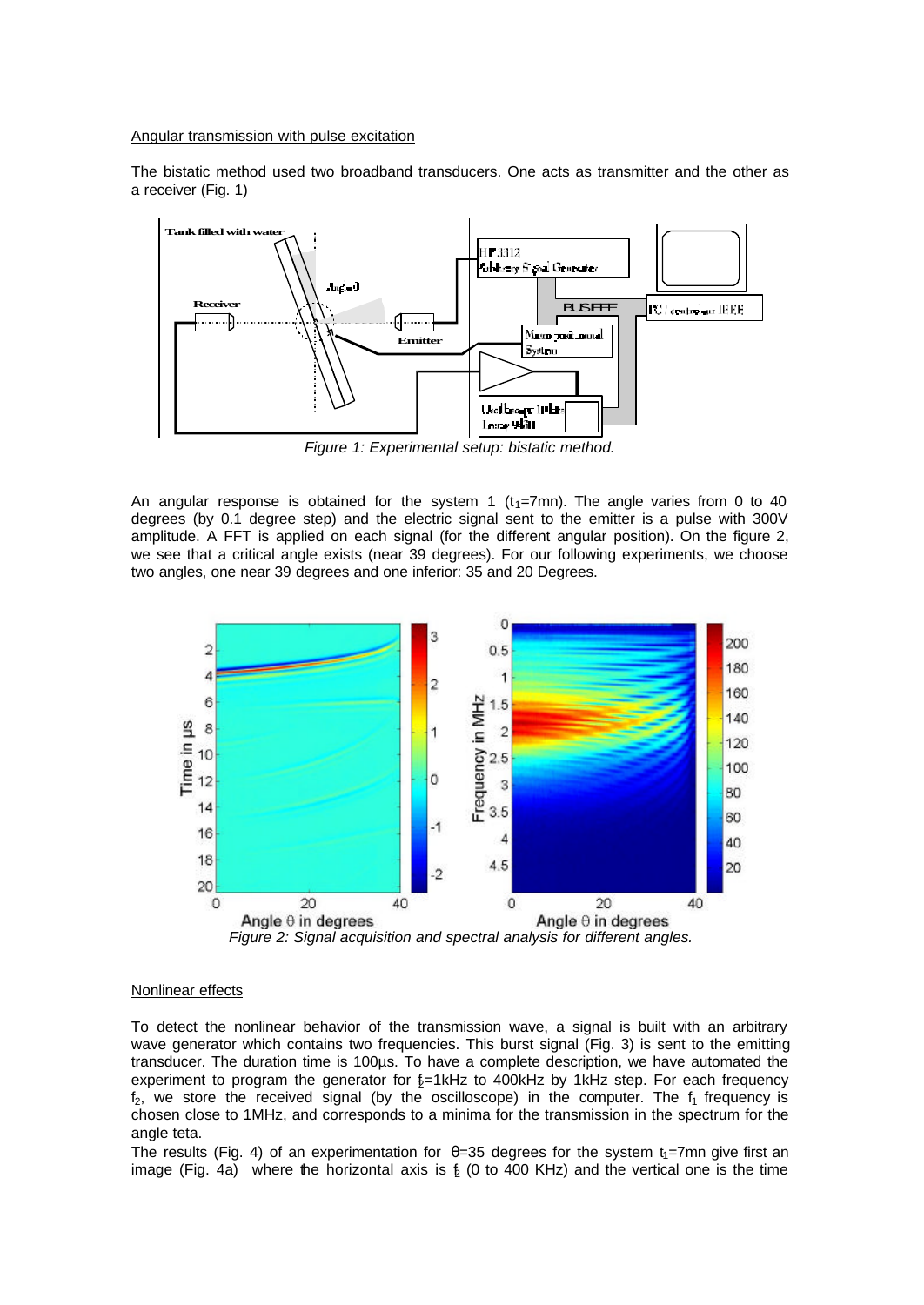(with the delay due to the propagation of the wave in water). After processing the FFT for each angle we obtain a second image (Fig. 4b). The figure shows the two principal components of the signal, a horizontal line at  $f=f_1=1.19$ MHz and an oblique line  $f=f_2$ . To observe nonlinear effects without perturbation, we made a zoom of a region between  $f=2.f_1-400KHz$  and  $2.f_1+400KHz$ .



*Figure 3: Building of the emitting signal*

The third figure shows us two oblique lines which corresponding to the relation  $f=2.f_1+f_2$ (between 2.4 and 2.8 MHz) and  $f=2.f_1-f_2$  (between 2 and 2.4 MHz). There are more oblique lines which are due to the signal at  $f=f_1+m.f_2$  with m=1,2,3,4,.... All these oblique lines are the proof that intermodulation and nonlinear effects exist.



*Figure 4: Plate 1 (t1=7mn, f1=1.19MHz), temporal and spectral results, transmission for q=35degrees*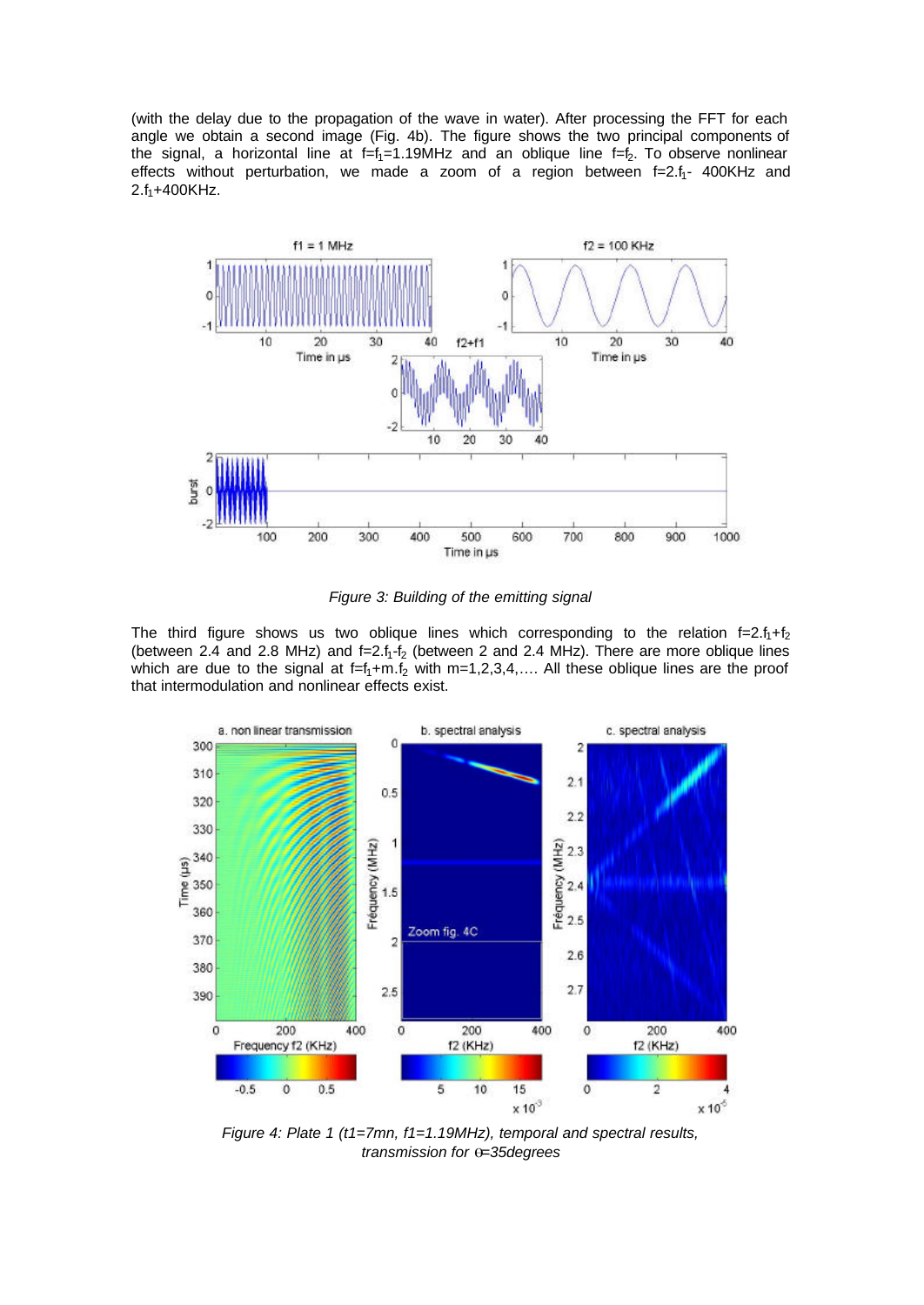### **ANALYSIS**

To study the nonlinear interaction, we have chosen to take the part of the spectral results around  $f=2.f<sub>1</sub>$ . Then we can measure the amplitude of the signal on the oblique lines. Two different lines with equation  $f=2.f_1-f_2$  and  $f=2.f_1+f_2$  are interesting. We have also plotted on Figure 5 the amplitude on the line of equation f=f2 (Oblique line on Fig. 4b between 0 and 0.4MHz). Next (Fig. 5b) we have drawn the amplitude on  $f=2f_1-f_2$ . The signal is very noisy, then we have performed a summed average (Fig. 5c). To have a normalized response, we have finally divided the average signal by the free response of the signal  $at f=f<sub>2</sub>$ . The last figure is the normalized amplitude that we are going to compare for different angles and for the two systems of plate (All the normalized amplitude are multiplied by 10000).



*Figure 5: Amplitude measurement on oblique lines of the spectral results, (Plate 1: t1=7mn, f1=1.19MHz, q=35degrees).*

#### Numerical results

In all cases, angle equal to 20 or 35 degrees and time=7 or 17 mn of heating, we present the numerical analysis made on the computer. For the four case, we present the zoomed zone of the spectral analysis with f between  $2f_1$ -0.4 and  $2f_1$ +0.4MHz and the normalized amplitude defined as previous part for the two oblique lines  $f=2f<sub>1</sub>+/- f<sub>2</sub>$ .



*Figure 6: Results for plate 1 (t1=7 mn) spectral results for*  $\theta$ *=35*  $f_1$ *=1.19MHz*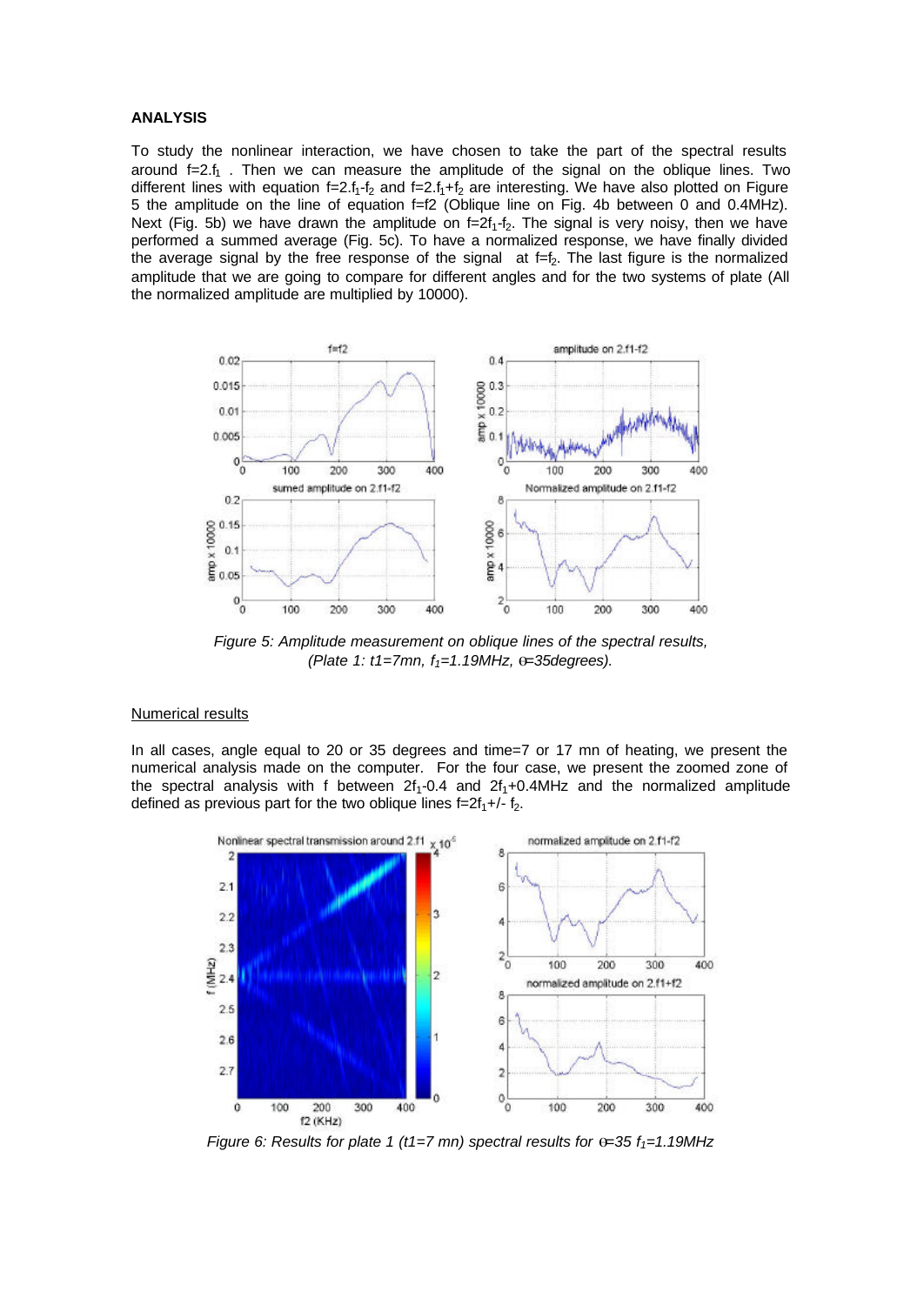

*Figure 7: Results for plate 2 (t1=17 mn) spectral results for*  $\theta$ *=35*  $f_1$ *=0.92MHz* 



*Figure 8: Results for plate 1 (t1=7 mn) spectral results for*  $\theta$ *=20*  $f_1$ *=1.12MHz* 



*Figure 9: Results for plate 2 (t1=17 mn) spectral results for*  $\theta$ *=20 f<sub>1</sub>=1.05MHz*